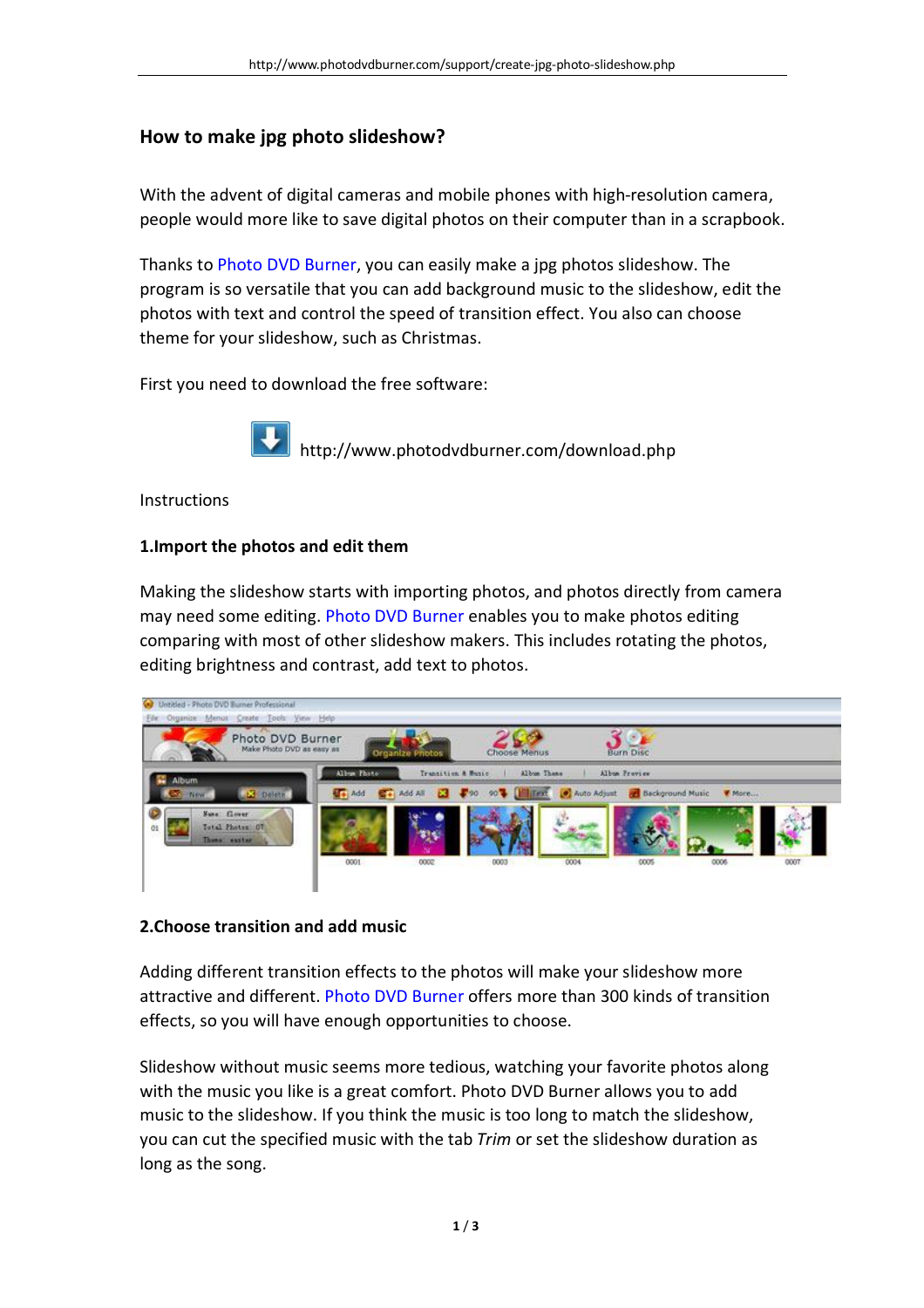# **3.Choose album theme**

If you are making a wedding photo slideshow, what can better describe what your slideshow is about except the wedding photos and wedding songs, the answer is album theme. Photo DVD Burner has various themes for choosing, which includes wedding, Valentines-day, Christmas-day, sports, season, Easter and others.



## **4.Preview the slideshow**

Before outputting the slideshow, you may need to check whether you are satisfied with the slideshow or if there is someplace to improve. Just click play button under *Album Preview* tab, you can enjoy the slideshow effect the same as finished.

## **5.Output the slideshow**